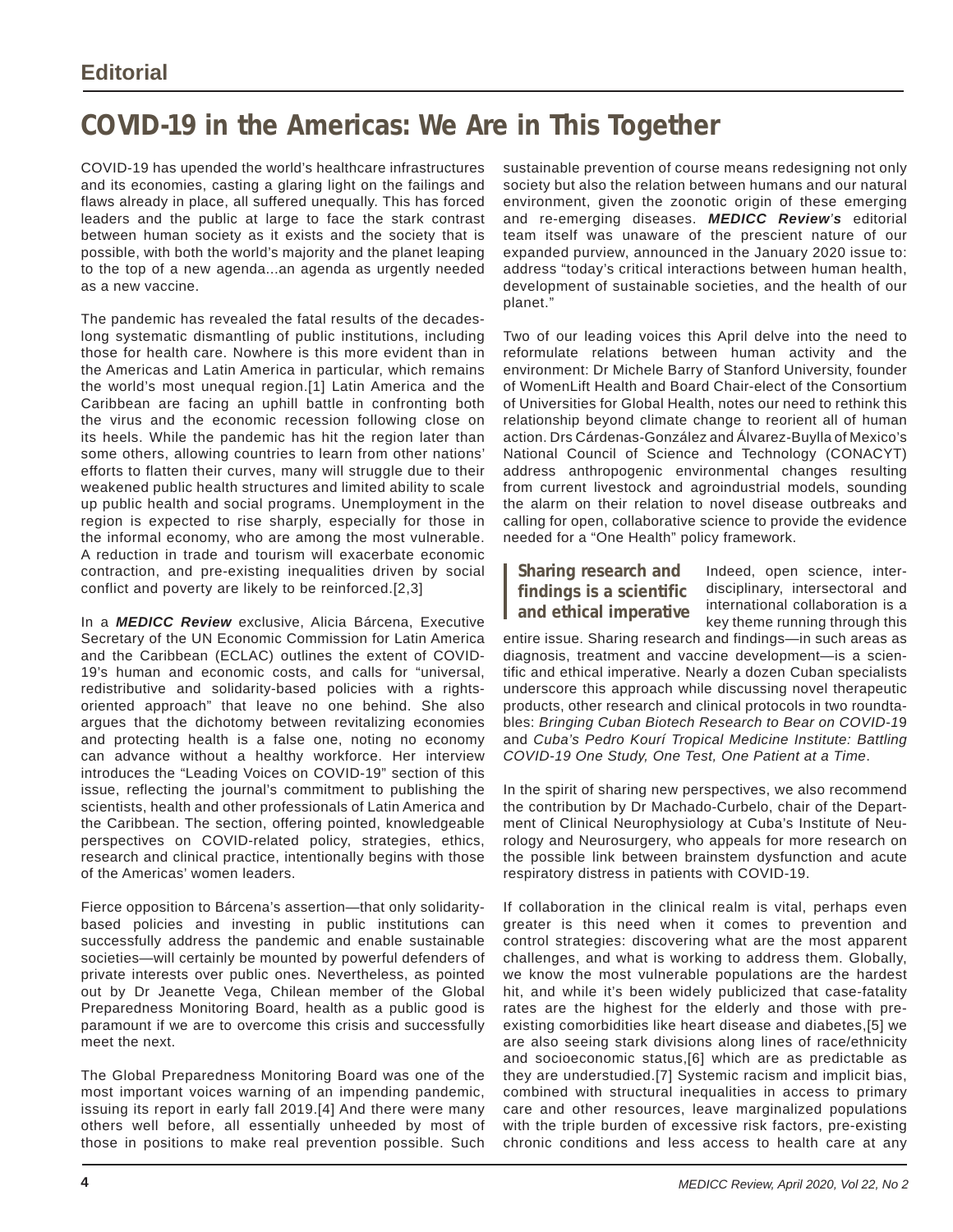level—much less the ability to navigate health systems in these times of crisis.

A strong, universal health system incorporating intersectoral policies and specific strategies designed for the most vulnerable is the approach used in Cuba, as discussed by Dr Castell-Florit of the National School of Public Health and Dr Durán, National Director of Epidemiology at Cuba's Ministry of Public Health. Facing resource constraints, the Cuban approach has to take full advantage not only of its strong biotech and infectious disease experts, but also its formidable primary care subsystem, posting some 20,000 family doctors and nurses throughout the country. Their COVID-19 experience, contribution and protocols are detailed in two articles this issue: *Mobilizing Primary Health Care: Cuba's Powerful Weapon against COVID-19* and *COVID-19 Case Detection: Active Screening Approach*. Readers will find in *Cuba's COVID-19 Strategy: Main Actions through April 23, 2020* a complete chronology of main public health and intersectoral actions taken in Cuba to confront the pandemic.

Yet, Cuba too faces uphill battles, as burgeoning home and institutional access to Internet threatens to introduce misinformation and disinformation with the "infodemic" accompanying COVID-19, as the paper by Dr Alonso-Galbán and Alemañy-Castilla asserts; and waning risk perception as a result of relatively low case numbers (under 2000 as of April 30), is a continuing concern to health authorities and professionals across the country.

As a journal, we are party to what we believe are important international forums for broadening communication and urging greater collaboration: *MEDICC Review* is among over 300 signatories of an open letter to UN Secretary-General António Guterres calling for the formation of a WHO Global Health Equity Task Force charged with coordinating a global response for fair needs-based resource allocation to all countries facing the COVID-19 pandemic.[8] Undoubtedly, WHO deserves greater support than ever from governments worldwide. And *MEDICC Review* was a co-sponsor, with Cuba's Pedro Kourí Tropical Medicine Institute, of the first bilateral teleconference involving Cuban and US researchers and health professionals, learning from each other to more successfully stem the spread of COVID-19 and obtain better patient results.

We are also witness once again to Cuban cooperation in health, this time specifically to assist other countries' response to the pandemic: the Henry Reeve Emergency Medical Contingent now has teams in more than 20 countries, reflected in our feature *Global Collaboration in Times of COVID-19: Cuba's Emergency Medical Contingent* by senior editor Gorry, the only US journalist who has bunked with these health professionals (in Pakistan and Haiti). Interestingly, at least one team is comprised entirely of women, and another entirely of nurses.

New York City's "pandemic epicenter" is also the scene of Cuban cooperation, this time involving dozens of US physicians trained on full scholarships at the six-year Latin American School of Medicine in Havana. *MEDICC Review* offers the

experience of one: Dr Joaquín Morante, a pulmonologist and critical care specialist, who is an attending physician at Jacobi Medical Center in The Bronx, a public hospital affiliated with the Albert Einstein College of Medicine.

**This journal joins UN human rights experts in calling for an immediate end to US sanctions against Cuba, and in times of COVID-19, against all other countries**

At the same time that Cuban health professionals and foreign graduates of its medical schools collaborate to confront the pandemic, the US administration has not only refused to lift its sanctions, but has actually toughened them, blocking vital supplies for Cuba's health system. In fact, the US

has seized much-needed food, medical supplies and pharmaceuticals that would otherwise have been destined for Cuba. This journal joins UN human rights experts in calling for an immediate end to US sanctions against Cuba, and in times of COVID-19, against all other countries. As these experts point out: the sanctions undermine the ability of countries to respond to the COVID-19 pandemic and will cost lives.[9]

As we go forward, *MEDICC Review* will continue to publish interviews, peer-reviewed scientific manuscripts, and perspectives on COVID-19 from some of the most engaged scholars and physicians throughout Latin America and the Caribbean, and we will do so under the guiding principles of equity, evidence-based science and solidarity. We are, after all, in this together.

P.S. On a personal note, two members of our editorial team are preparing to welcome new family members in the midst of this pandemic: Executive Editor Gail Reed is expecting a grandchild this spring, and Dr Caitlin Baird, Senior Editor of our English edition, is expecting her first child at the end of May. These two children will be among the first of the cohort now referred to as "Generation C,"[10] born into a world irrevocably shaped by the coronavirus pandemic, and we can't help but wonder what kind of world that will be. In the words of Julia Belluz, Senior Health Correspondent at Vox, we're curious if this will be a world "where pandemics, climate devastation, and financial crises that seemed far-fetched only weeks ago will be the norm, or one where the intelligence and good in society—the spirit of cooperation—will prevail, and we finally start preparing long before new, catastrophic threats emerge. In the latter version, people work together on evidence-based measures to deal with these predictable risks of globalization. I'm hoping desperately for that reality."[11] We are, too.  $\mathcal{M}$ 

## **The Editors**

- 1. Latin America remains the most unequal region in the world: Oxfam International Blogs [Internet]. Oxfam International Blogs. 2017 [cited 2020 May 6]. Available https://blogs.oxfam.org/en/blogs/17-12-18-latin-america-remains-most-un equal-region-world/index.html
- Economic Commission for Latin America and the Caribbean (ECLAC). Measuring the impact of COVID-19 with a view to reactivation. New York: United Nations; 2020 Apr 21. 21 p.
- 3. Werner A. COVID-19 Pandemic and Latin America and the Caribbean: Time for Strong Policy Actions [Internet]. Washington, D.C.: International Monetary Fund, IMF Blog; 2020 Mar 19 [cited 2020 May 4]; [about 3 screens]. Available at: https://blogs.imf.org/2020/03/19/covid-19-pandemic-and-latin-america-and -the-caribbean-time-for-strong-policy-actions/